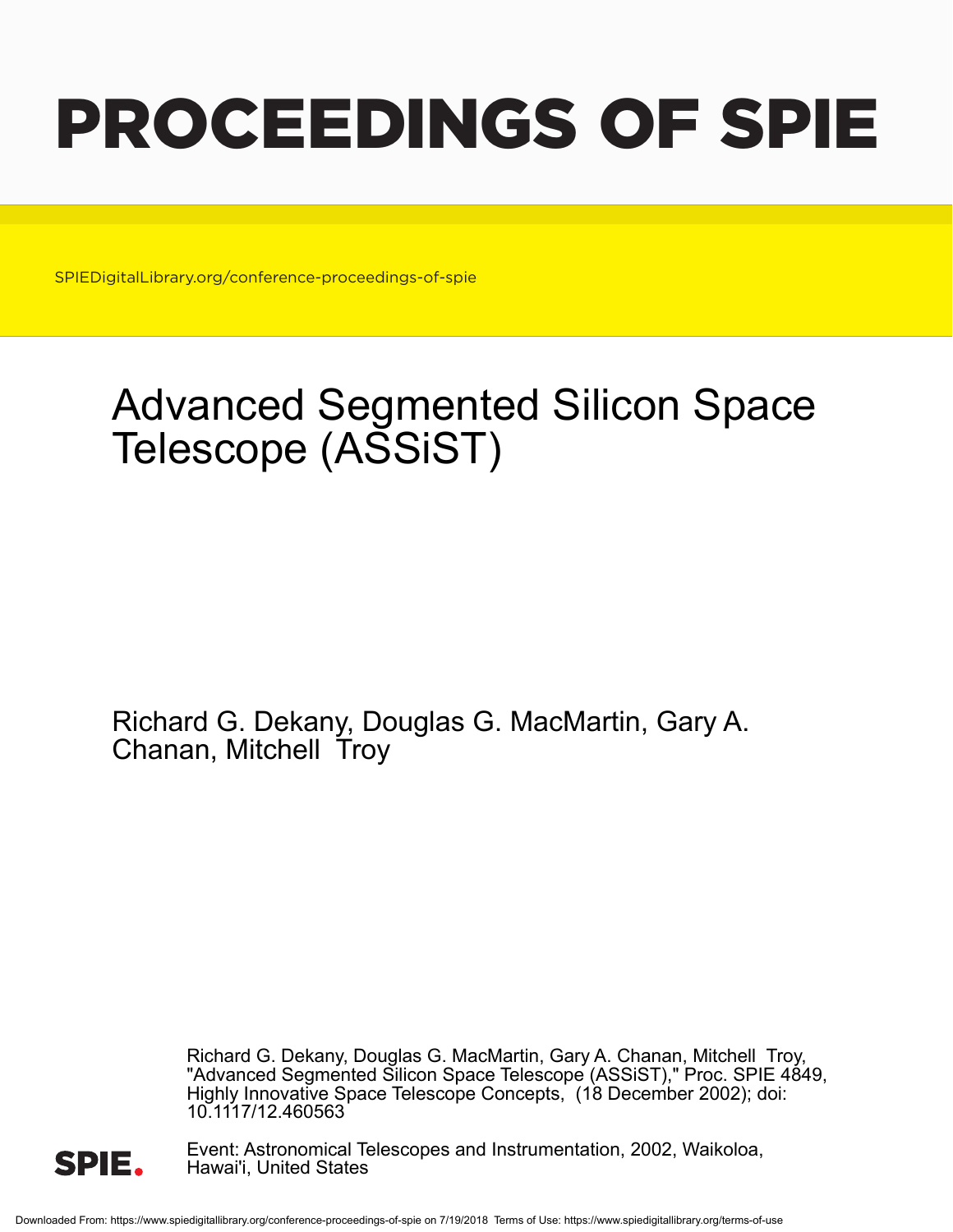### **Advanced Segmented Silicon Space Telescope (ASSiST)**

Richard Dekany<sup>1</sup>, Douglas MacMartin<sup>2</sup>, Gary Chanan<sup>3</sup>, Mitchell Troy<sup>4</sup>

<sup>1</sup> Caltech Optical Observatories, California Institute of Technology, Pasadena, CA 91125

<sup>2</sup> Control and Dynamical Systems, California Institute of Technology, Pasadena, CA 91125

<sup>3</sup>Physics and Astronomy, University of California, Irvine Irvine, CA 94550

<sup>4</sup> Jet Propulsion Laboratory, California Institute of Technology, Pasadena, CA 91109

#### **ABSTRACT**

We propose thin silicon wafers as the building blocks of highly segmented space telescope primary mirrors. Using embedded MEMS actuators operating at high bandwidth control, this technology can achieve diffraction-limited image quality in the 3-300 micron wavelength range. The use of silicon wafers as cryogenic mirror segments is carried forward considering a point design of a future FAIR-class NASA ORIGINS mission.

 We recognize four major economic factors that justify a massive paradigm shift in the fabrication of ultralightweight space telescopes:

- The precise process control and repeatability of silicon wafer manufacturing dramatically reduces the huge labor investment in mirror figuring experienced with Hubble Space Telescope.
- Once developed, the incremental cost of additional space telescopes based upon proven silicon manufacturing techniques can be very small. We estimate the marginal cost of a 30m mirror when deploying a constellation can be as low as \$36 million (Year 2002 dollars).
- Federal R&D funding in the area of microelectromechanical devices and advanced 3-D silicon processing is certain to have far greater economic return than similar investments in other technologies, such as optical membrane technology.
- The \$300B per year silicon processing industry will continue to drive increased MEMS functionality, higher product yields, and lower cost. These advances will continue for decades.

 The intention here is to present the case for the economic advantage of silicon as a highly functional optical substrate that can be fabricated using unparalleled industry experience with precision process control. We maintain that many architectures superior to the ASSiST concept presented here are possible, and hope that this effort prompts future thinking of the silicon wafer telescope paradigm.

Keywords: Extremely large telescopes, space telescopes, silicon optics, segmented telescopes, MEMS actuators.

#### **1. INTRODUCTION**

Modern silicon processing techniques allow the fabrication of complex structural and dynamic elements out of silicon and its associated semiconductor materials. The rapid rise of microelectromechanical systems (MEMS) technology enables an entirely new paradigm for optical element fabrication. In particular, the development of MEMS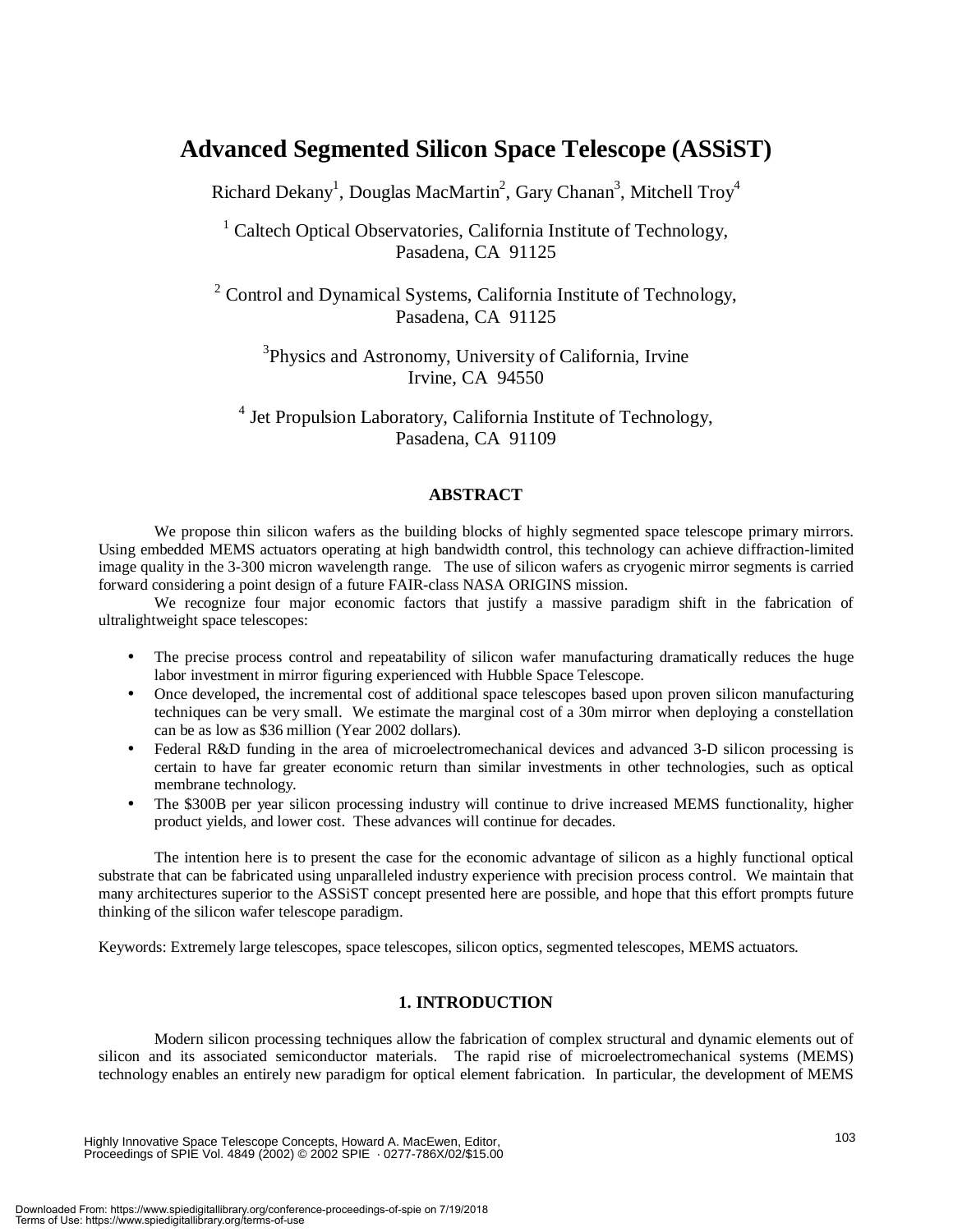actuators and sensors enables large segmented telescope mirrors of exceptionally low areal density. By integrating most of the control functions of these large structures into the optical segment itself, substantial mass reduction can be achieved.



**Figure 1.** The role of MEMS technology in extremely large, highly-segmented mirror control. In this example two actuators are shown, one controlling relative segment height (piston) and one controlling the relative dihedral angle between segments (stacking). Two linear actuators along each segment edge can similarly control all necessary degrees of freedom.

The conceptual employment of MEMS actuators in the phasing of a segmented optical system is shown in Figure 1. MEMS actuators offer precise, high bandwidth control at lower mass and cost than conventional actuators. Moreover, the overdetermination of the control geometry allows active segment control on scales smaller than the segment diameter. The force that can be exerted by a MEMS actuator is limited but this is not a critical issue for a space-based telescope in a zero gravity environment.

 Our experience with precision optomechanics has shown that 1) precision structures require precision tooling and 2) cost-effectiveness requires precision process control. The former statement is simply a recognition that optical structures require optical or similarly precise techniques of construction and testing. The latter statement is a recognition of the high cost of human labor and the economic advantage of automation.

 These principles have been employed in the fabrication of capital-intensive equipment such as within the aircraft and microelectronics industries, with spectacular success. With a vision of the cost-effective precision development of proposed third-generation NASA Office of Space Science (OSS) ORIGINS missions, such as Life Finder (LF) and Planet Imager (PI), we maintain that these same principles can and ought to be applied to large gossamer apertures for use in space.

 The goal of ASSiST is to establish a new paradigm for the development of large space optics, replacing the heavy, costly, 'one-off' nature of past designs with a precision controlled, automated, repeatable process for lightweight mirror segment fabrication.

#### **2. SCIENCE GOALS**

The NASA ORIGINS Program defining science questions, "Where do we come from?" and "Are we alone?" engage both scientific and public minds. Each of the highest-level science goals,

- To understand how galaxies formed in the early universe
- To understand how stars and planetary systems form and evolve
- To determine whether habitable or life-bearing planets exist around nearby stars
- To understand how life forms and evolves

104 Proc. of SPIE Vol. 4849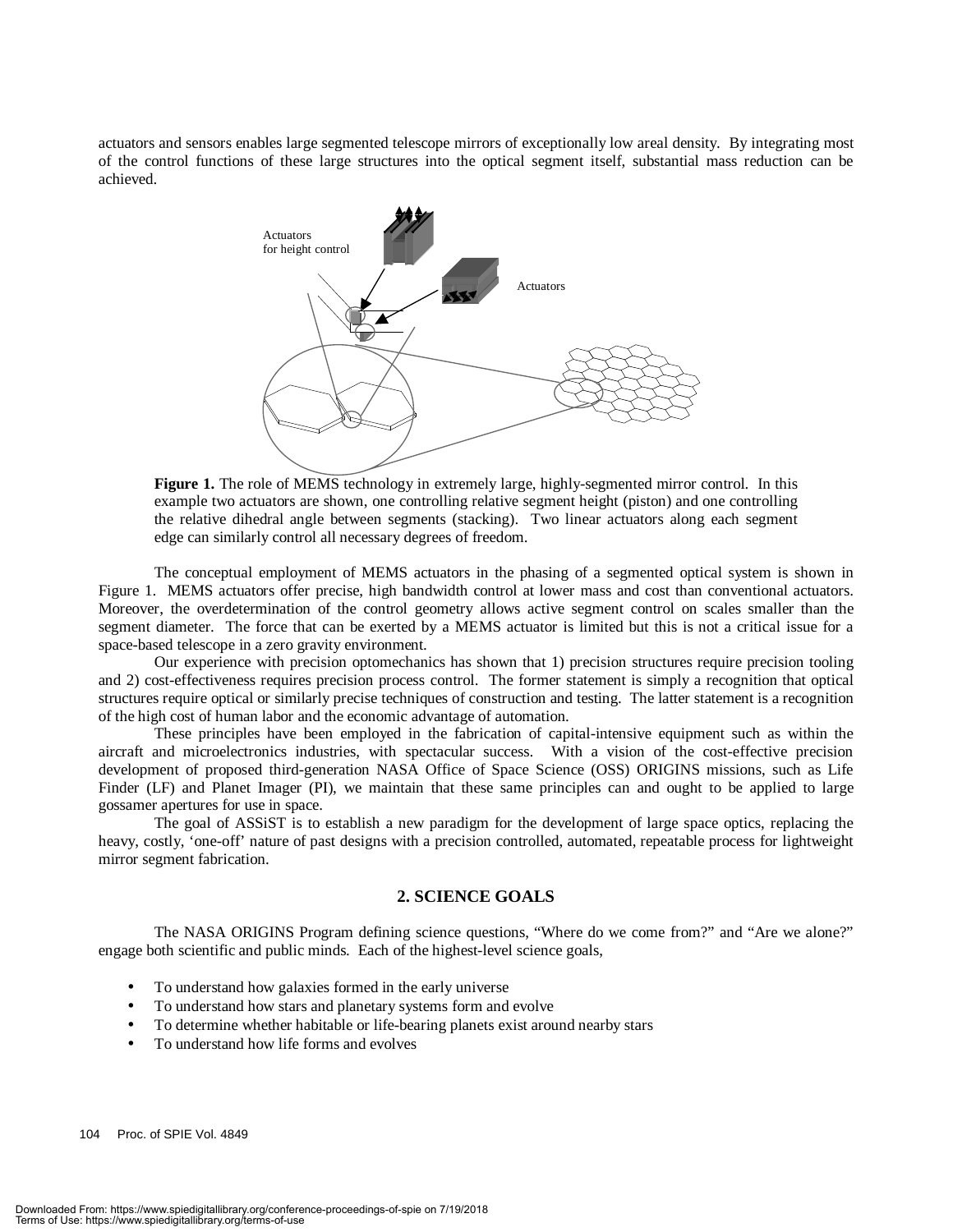share a common requirement for their answer: the development of extremely large optical and infrared collecting apertures for use in space. Due to foreseeable limitations on available launch capability, current optics manufacturing techniques are incapable of meeting ORIGINS requirements. ASSiST provides a new architecture for telescope construction that meets ORIGINS requirements.

 Although the ORIGINS program covers a broad wavelength range, the impact of ASSiST will be particularly relevant to science in the mid-infrared (3-30 m), where increasing sensitivity can be exploited to address unique science questions, and in the far-infrared (30-300 m) a regime that remains deficiently explored. The proposed development will help fill the large scientific void between the capabilities of Next Generation Space Telescope (NGST) and the capability of the future Atacama Large Millimeter Array (ALMA). By increasing resolution as well as sensitivity, the very large aperture telescopes enabled by this effort will additional overcome the confusion limit imposed upon smaller aperture space telescopes.

Within the range of 3 m to 300 m, large apertures are particularly well suited to addressing the following key ORIGINS science programs:

- The resolution of the far infrared high redshift background into individual galaxies and protogalaxies, separating overlapping halos and refining the early star formation rates
- Birth and evolution of stars and planetary systems in the nearest star-forming regions. Spectroscopy of cold cloud collapse would reveal the dynamical mechanisms of star formation as well as disk and outflow dynamics for stellar ages  $< 10,000$  yrs
- Molecular hydrogen and C+ emission of gas clouds in the early Universe, tracing gas dynamics in the era prior to metal formation
- Giant planet formation in debris disks, testing formation and planet migration theories
- Thermal emission spectroscopy of Kuiper Belt Objects, revealing their surface chemistries.

#### **3. ASSiST MISSION CONCEPT**

To provide a framework to discuss the advantages and challenges of silicon wafer telescopy, we adopt a baseline set of mission requirements that meet ORIGINS science goals in one particular wavelength regime, the mid-to far-infrared wavelength range. Note that this particular selection does not limit that potential application of silicon segment technology in other architectures.

| Operating wavelength range:      | $3 - 300$ microns                                                 |
|----------------------------------|-------------------------------------------------------------------|
| Entrance pupil diameter:         | 30 meters                                                         |
| Unvignetted field of view:       | 6 arcmin diameter                                                 |
| Structure operating temperature: | $30-50K$                                                          |
| <b>Aperture Areal Density:</b>   | $3 \text{ kg/m2}$                                                 |
| Other:                           | Low thermal emissivity, low consumption of expendables,           |
|                                  | efficient packaging, survival during launch, on-orbit deployment, |
|                                  | and redundancy in critical subsystems                             |

The baseline optical design is a modified Schmidt telescope, composed of an aspheric (but zero power) reflecting corrector mirror, followed by an F/10 hyperbolic primary mirror. Each mirror is highly segmented in nature, approximately 30 meters in diameter, and thermally and dynamically isolated behind a large sunshield. The basic configuration for ASSiST is presented in Figure 2.

The modified-Schmidt corrector mirror also serves as the pointing mirror, selecting the scientific target of the telescope from a 5 degree field of regard. Operationally, observations would be made within a single field of regard for extended periods, dramatically reducing both the need to repoint the constellation and the torques transmitted to the mirror surfaces.

The telescope alignment is maintained through formation flying of the two mirrors. Optical tolerancing of this configuration results in a position keeping requirement of  $\sim 1$  cm in the transverse directions and a requirement for an active focus stage and fine-pointing mirror feeding the instrument package.

Importantly, we take advantage of ORIGINS technologies assumed to be demonstrated during the coming one to two decades, namely precision formation flying, cryogenic operation and instrumentation, and precision structural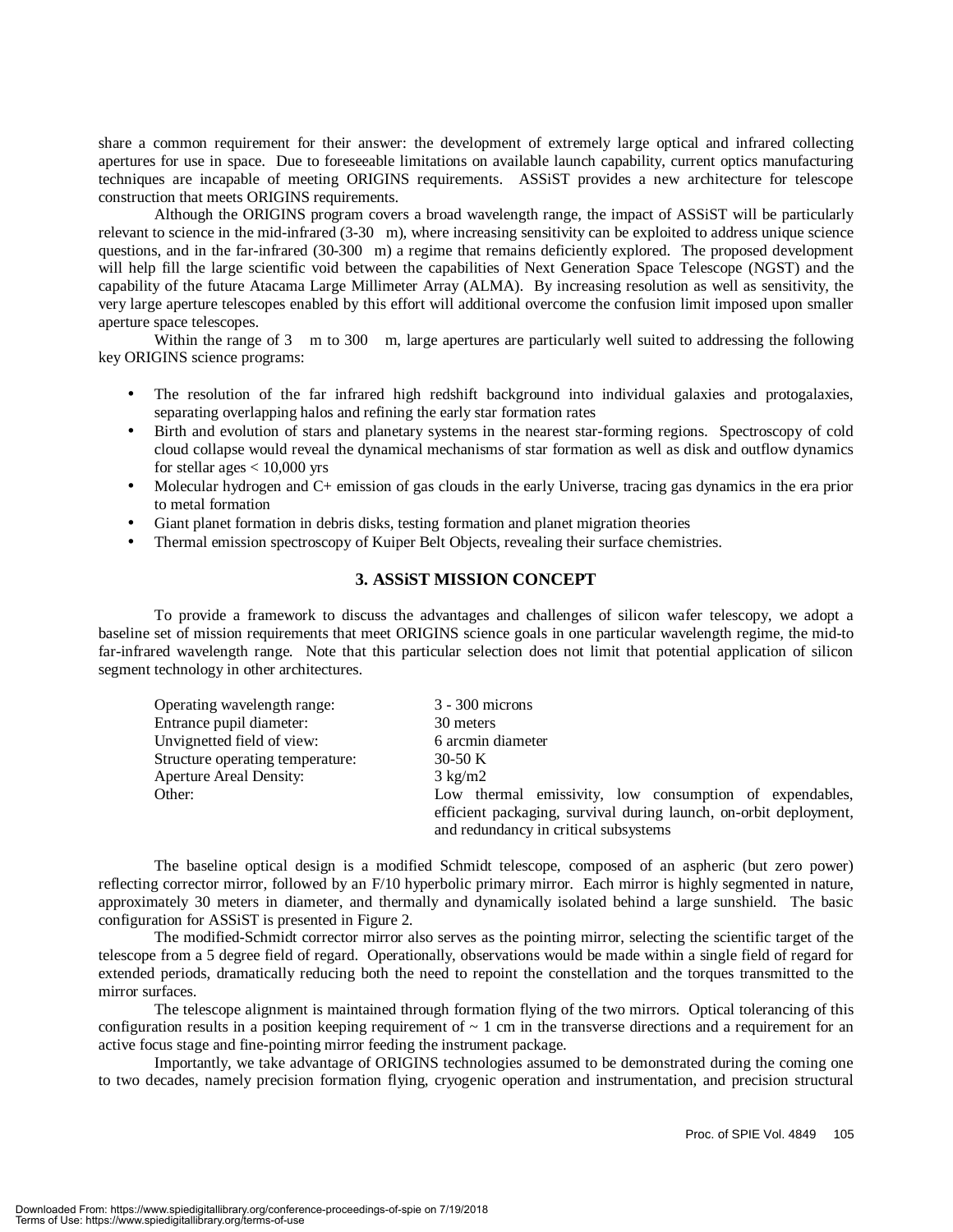deployment that will be necessarily demonstrated for Next Generation Space Telescope (NGST) and Terrestrial Planet Finder (TPF). Thus, we concentrate on the unique technologies and issues for ASSiST in our remaining discussions.



**Figure 2.** Spacecraft formation flying geometry for ASSiST. Starlight entering from the top-right is collected by a Schmidt corrector mirror (bottom) then focused by the F/10 primary mirror (top). Also shown are two large sunshades (at left), which may be inflatable. The instrument bus resides behind the corrector mirror.

#### **4. PRIMARY MIRROR ARCHITECTURE**

Although highly segmented primary mirrors have been previously considered, the control challenges have in general been deemed too great to guarantee the feasibility of the concept. We address these concerns in two ways. First, unlike previous highly segmented concepts of up to  $10^5$  segments, the ASSiST primary has only 12,000 mirror segments. For comparison, it should be noted that the current planning for large ground based telescopes includes concepts for a 1,080 segment, 30m diameter telescope<sup>1,2,3</sup>, and an  $\sim$ 2,000 segment 100m diameter telescope<sup>4</sup>. Moreover, the ASSiST primary mirror architecture consists of a hierarchical distribution of 300 mm diameter segments assembled into 3 m diameter rafts, which are in turn assembled into a 30 m diameter primary mirror. The MEMS control occurs only on the raft level (between individual segments), while the rafts themselves are assumed to be controlled using mesoscale actuators. For now, we choose to concentrate on the controls problem within a raft, which is a problem with only a few hundred degrees of freedom, and well within the controls experience of ground-based segmented telescopes.

 A unique feature of the ASSiST concept is the absence of a stiff backplane against which individual segments may react. Rather, we envision forces between segments transmitted exclusively between segments, along segment edges. Figures 3 and 4 depict the situation.

#### Wavefront control

Our concept for the geometry of the primary mirror control is shown in Figure 5, where we indicate two linear (piston) actuators along each segment boundary, with a raft. For 2 actuators along each segment edge, there are

#### 106 Proc. of SPIE Vol. 4849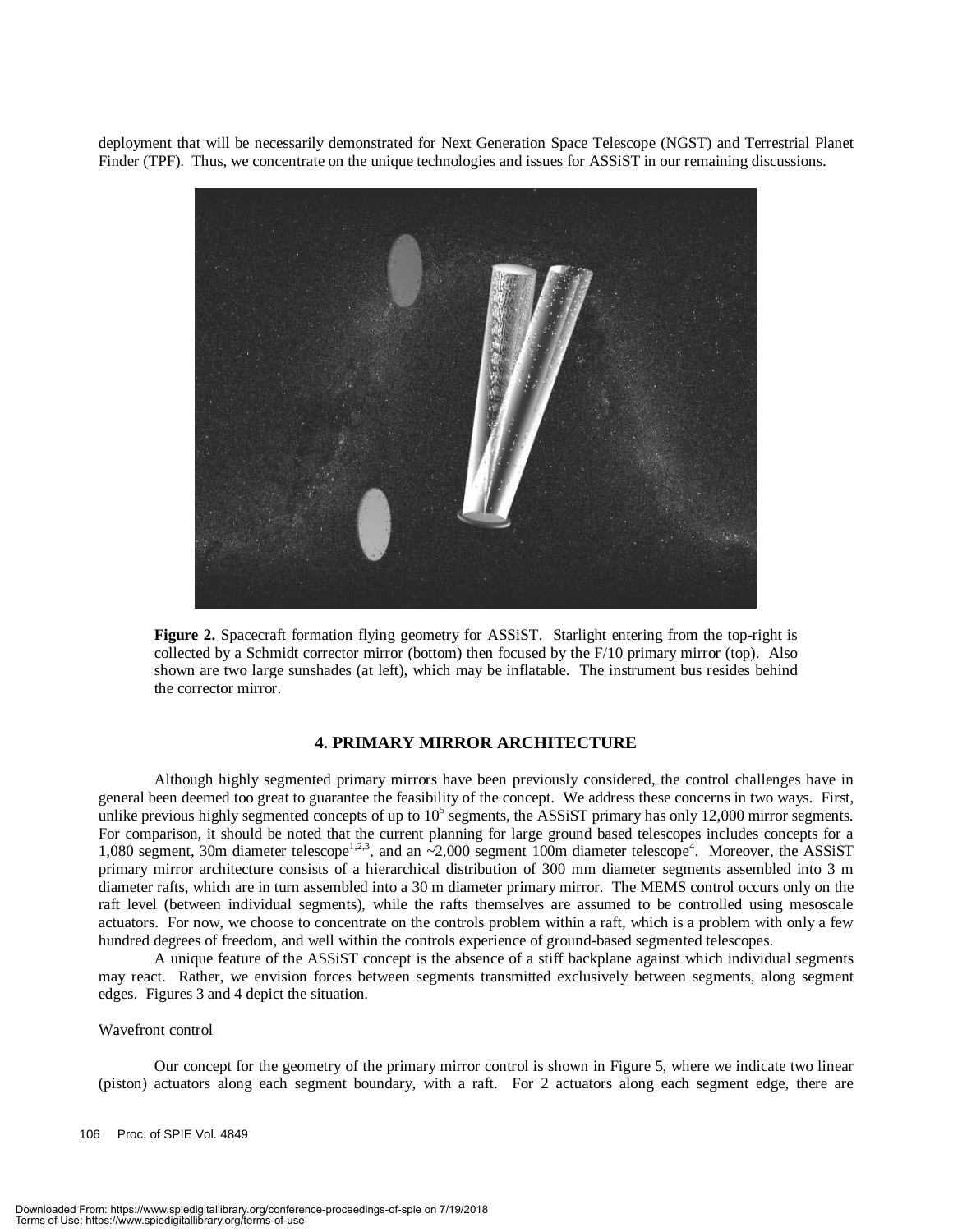(ignoring perimeter effects) 6N degrees of freedom that must satisfy 3N-3 rigid body constraints and 3N flexural constraint. Each segment can be moved in tip, tilt, and piston relative to its neighbors, as well as twisted to change the value of it's  $\alpha_{22}$  (astigmatism) coefficient, if necessary (edge actuators are unable to affect the  $\alpha_{20}$  (focus) coefficient). Details of the control law for this architecture are currently under development.



**Figure 3**. The cross-sectional architecture of the ASSiST primary mirror. Individual segments consist of 1mm thick, 300 mm diameter silicon wafers with  $\sim$ 10 mm deep frames, assembled into 3 m diameter rafts having  $\sim$ 100 mm deep frames, This view shows 6 segments on edge, on either side of a raft boundary. For clarity, the vertical dimension of this figure is expanded roughly 10x relative to the horizontal dimension (i.e. individual segments have width to depth aspect of  $\sim$  30:1).



**Figure 4.** Three views zooming in on the location of segment actuators. Located on the outside faces of 10 mm deep segment frames, this architecture uses no heavy backplane against which to push. The third panel shows two segments artificially separated in order to view the actuators. In practice, the segment gaps width is ~30 microns. This exquisite control makes diffraction from the segment gaps negligible, even for observations down to a faintness of  $m<sub>L</sub> = 30$ .

.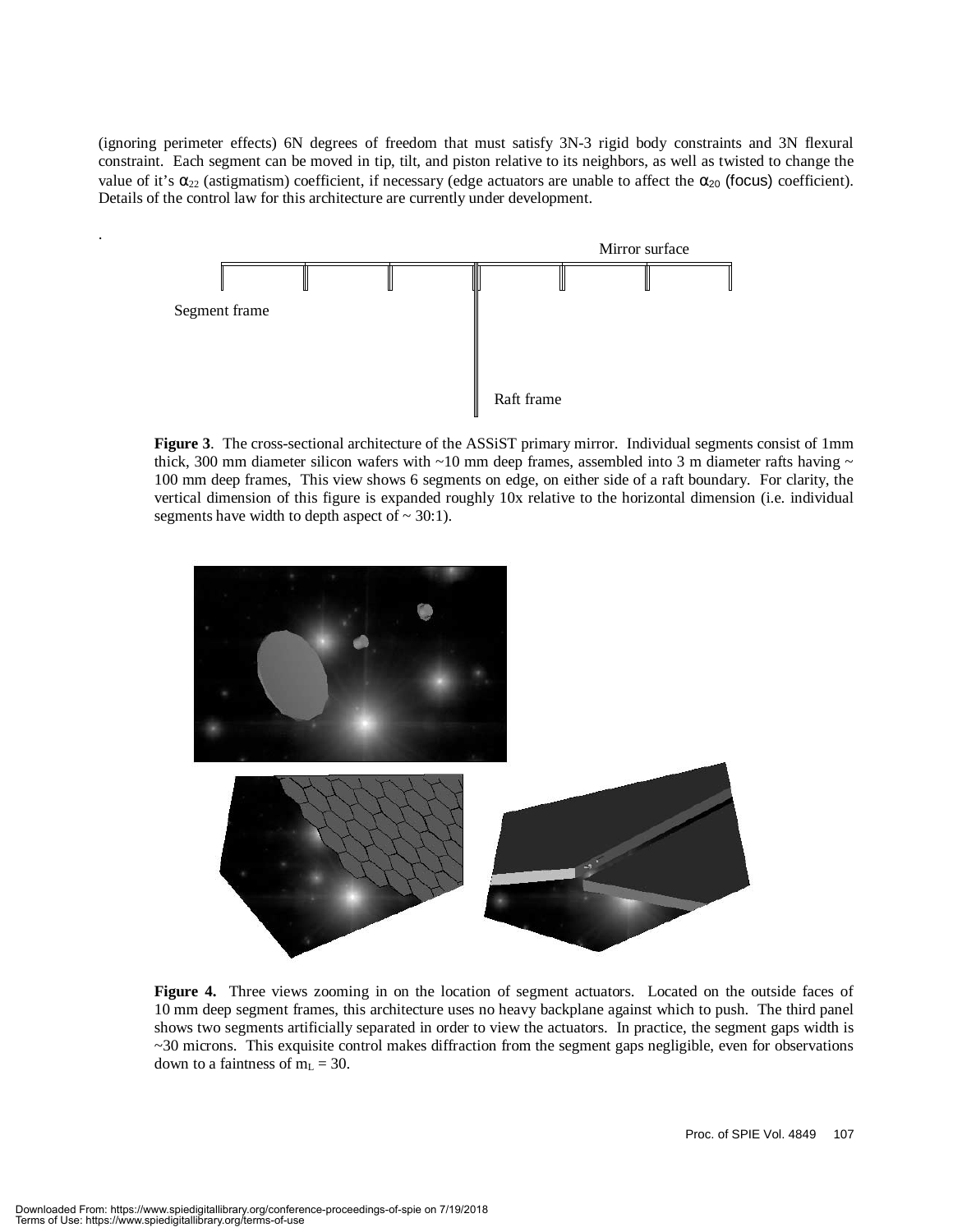

**Figure 5**. Top view of a portion of a single ASSiST raft, showing 7 segments and the location of intersegment actuators. The overdetermination of the geometry allows for both redundancy in the active control of the rigidbody degrees of freedom, and the potential for low-order, non-rigid body control of individual segment figure.

Establishment and maintenance of an optically precise measuring system is crucial to the scientific success of ASSiST. As an initial approach, proven successfully at the Keck Telescopes, we can use a large format science camera, in a defocused state, to provide stacking information for all the segments in a raft. Phasing within a raft can be accomplished through either a dedicated wavefront sensor camera or with the phase retrieval techniques developed by D. Redding for NGST $^5$ . After individual rafts are internally phased, these would be aligned and phased relative to each other using the same technique. High-bandwidth segment-to-segment wavefront sensing can be implemented using either local one-to-one sensor-to-actuator geometry (segment position keeping), or through a hierarchical implementation of relative segment piston information throughout the mirror. In all cases, a high-order (10,000 actuator), high-bandwidth (~500Hz, -3dB), large stroke (10-20 microns) adaptive optics system utilizing natural guide stars brighter than  $m_H = 14$  is expected to be required to eliminate residual mirror and spacecraft vibrations<sup>6</sup>. Fast guiding of tip/tilt and focus errors will be sensed with an on-instrument fast wavefront sensor.

During maneuvers in flight, the amount of control effort needed to cope with the mechanical behavior of the mirror will depend on the specific slew accelerations and other disturbances. Strong resonances or traveling waves through the structure may occur. Dynamic behavior (resonance frequencies, response functions, etc) has not yet been studied in detail. It is reasonable to foresee that special attention must be paid to both the mechanical stiffness and the damping between all connected elements: mirror segments and rafts.

When turning to acquire a new astronomical target, the pointing mirror of the two-mirror ASSIST concept will experience centripetal accelerations that potentially could tear segments away from their immediate neighbors. We have estimated that centripetal accelerations of  $4x10^{-9}$  [rad s<sup>-2</sup>] provides a factor of 100 safety margin over the holding strength possible with simple piezoelectric actuators. This restricts ASSiST repointing to slow rates, on the order of a degree per minute.

ASSiST will not attempt to maintain it's surface figure during repointing, but it is expected to settle to within acceptable vibration levels within several minutes, through active damping via the segment actuators. Careful minimization of disturbances during operations is a major design driver for future spacecraft development.

108 Proc. of SPIE Vol. 4849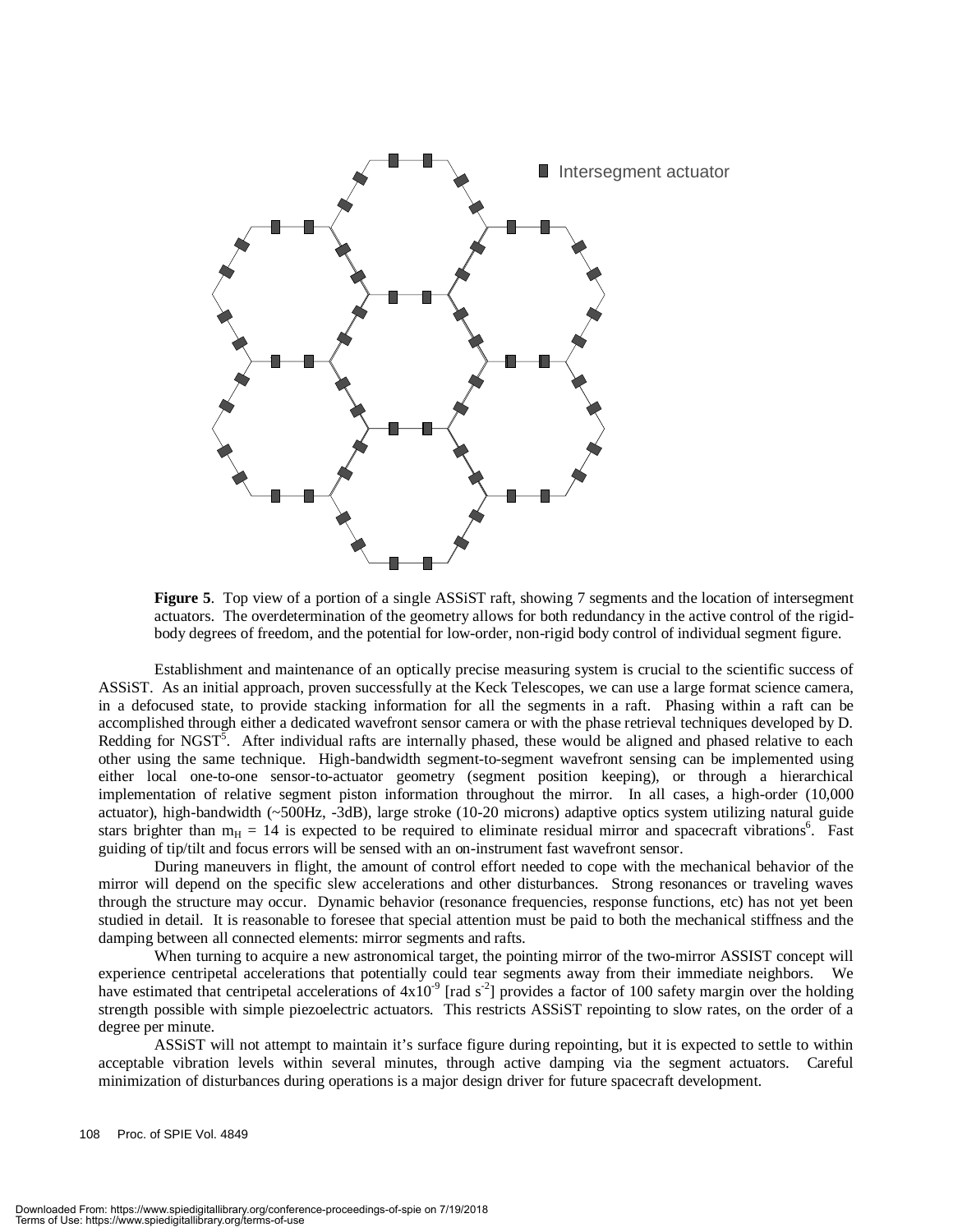#### Segment Microgaps

To avoid thermal background radiation and minimize scattered radiation, the gap between the mirror segments must be less than a few tens of micrometers. This implies that both pre-flight (for assembly within a raft) and in-flight (for assembly of rafts) one might like to have a coarse attachment, followed by an accurate adjustment of the distances down to the required 200 nm level of accuracy.

For hexagonal segments, the ratio of gap area to segment area goes as the gap width divided by segment edge length. The average contamination flux density in the focal plane goes as the gap area divided by the gap width squared (assuming here a uniform flux instead of a diffraction pattern). Thus the effect of light scattering on science observations, in terms of scattered halo intensity, goes roughly as the cube of the gap width. Standard wafer dicing operations allow a gap width of only 30 µm, which gives exceptionally low scatter from a segmented telescope.

#### **5. ADVANTAGES OF SILICON AS AN OPTICAL SUBSTRATE**

The use of silicon as an optical substrate material for ORIGINS missions has several key advantages<sup>7</sup>:

- Superior thermal properties at cryogenic temperatures
- Quick and inexpensive superpolishing  $(< 100 \text{ nm}$  P-V; surface roughness  $< 0.5 \text{ nm}$  rms). Note this drastically improves IR sensitivity by reducing the level of contamination caused by thermal emission of the sunshields scattering into the science path.
- Lightweight, even compared to beryllium, silicon carbide, or graphite epoxy.

Beyond its material properties, silicon can reduce the mass of gossamer aperture by allowing the designer to embed typical spacecraft functions directly into the optical segment itself. Thus, instead of the traditional optical substrate, which does nothing except reflect light in its first few angstroms of thickness, silicon segments additionally provide:

- Integrated segment edge sensors and MEMS actuators
- Embedded communications and power distribution networks
- On-segment logic and distributed processor capability

| <b>Material Property</b>      | <b>Value</b>                              | <b>Comment</b>                            |
|-------------------------------|-------------------------------------------|-------------------------------------------|
| Density                       | 2.3 $g/cm3$                               | Less than SiC, about 50% greater than     |
|                               |                                           | polyimide membrane                        |
| Young's modulus               | $1.9 \times 10^{12}$ dyne/cm <sup>2</sup> |                                           |
| Yield strength                | 7.0 x $10^{10}$ dyne/cm <sup>2</sup>      |                                           |
| Thermal conductivity          | 157 W/m K @ 300K                          | Better than SiO, not as good as SiC       |
| Thermal conductivity          | 5130 W/m K @ 35K                          | Better than SiC, and most other materials |
| Thermal expansion coefficient | $2.33 \times 10^{6}$ /K @ 300K            | Comparable to SiC                         |
| Thermal expansion coefficient | $0.5 \times 10^{-6}$ /K @ 35K             | Comparable to Zerodur                     |
| Coatings                      | Yes                                       | Ag, Au, other infrared coatings possible  |

**Table 1.** Physical properties of silicon<sup>8,9</sup>.

Economically, silicon has powerful advantages:

• Optical quality segments can be made inexpensively. Currently (2002), polished 300 mm wafers can be obtained for  $\sim$ \$100. Thus the material cost of the primary mirror silicon is only 12,000  $*$  \$100 = \$1.2M. With additional figuring, testing, MEMS functionality, and special handing requirement to avoid breakage, we estimate individual segments costs can be made as low as \$3,000 in volume. Thus, the replication cost when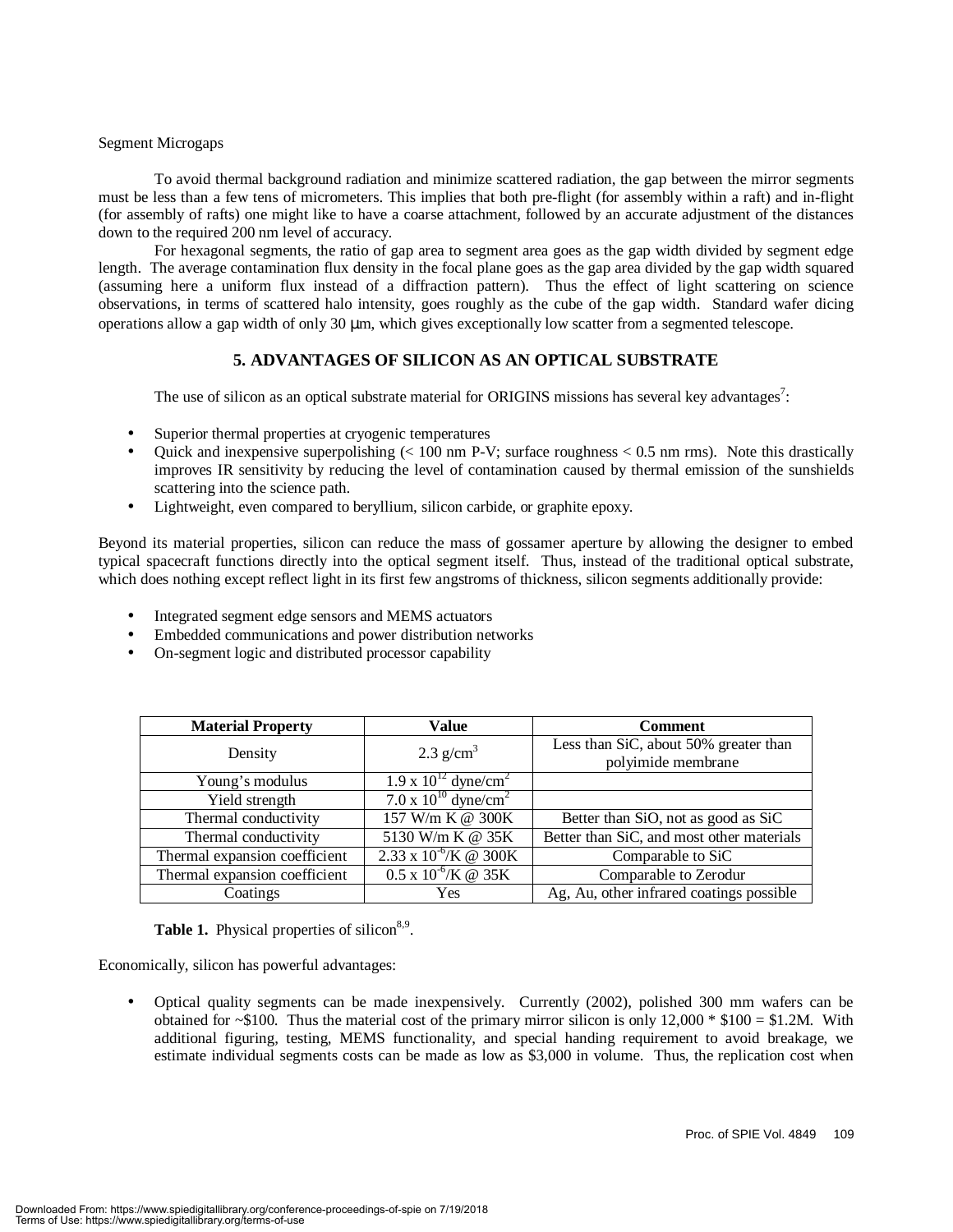launching an array of 30m telescopes (for missions such as NASA's Life Finder) may only be ~\$36M per telescope (not including launch costs, and after substantial technology development).

- Redundancy, in both actuation and other functionality, can be incorporated with huge cost savings. Once the fabrication process is in place, there is very small incremental cost of redundant systems.
- Federal R&D funding in the area of microelectromechanical devices and advanced 3-D silicon processing is certain to have far greater economic return than similar investments in other technologies, such as optical membrane technology.
- The \$300B per year silicon processing industry will continue to drive increased MEMS functionality, higher product yields, and lower cost. These advances will continue for decades.

It is important to note that although the development of all the necessary segmented silicon mirror technology may be expensive, once this investment is made the incremental cost of additional 30 meter mirrors can be made very small. This provides a key motivation for the investigation of silicon segments, namely that the technology is cost-effectively scalable to large constellations of interferometrically combined apertures necessary to achieve the ultimate ORIGINS goals of high resolution imaging of Earth-like planets around nearby stars.

To meet the areal density goal of  $3 \text{ kg/m}^2$ , we calculate that the thickness of individual silicon segments must be approximately 1 mm. Fortunately, standard silicon processing techniques are capable of polishing very flat wafers of this thickness (this is driven by the stringent depth-of-focus requirement of high numerical aperture photolithography).

Individual segments of the primary mirror must have a radius of curvature of 600 meters, corresponding to 17.5 µm of spherical sag relative to a flat surface. Although a manufacturing complication, the feasibility of stressed segment polishing has already been demonstrated for silicon wafers, as has figuring of optical power using etching techniques wherein diffused dopants control the etch rate of the wafer surface, providing optical power. Alternatively, the full 17.5 µm curvature could be realized completely by means of a set of segment actuators. Note that the segments that constitute the corrector mirror in the modified-Schmidt concept for ASSiST can be nominally without optical power.

#### MEMS Integration

 ASSiST relies on very precise, internally stiff, high bandwidth actuators using microelectromechanical (MEMS) processing techniques. While these actuators may be used in the classical sense to push against some form of backplane, the high temporal bandwidth of MEMS technology makes possible the interesting option of phasing a mirror without the need of a heavy backstructure. Rather, segment tip/tilt would be maintained through forces conducted within the plane of individual segments, while segment piston, which is purely a relative motion, would be maintained through forces normal to the segments. Thus the figure control actuators provide a unique adaptive structural linkage between the many individual segments. Because of the small-scale sizes of MEMS actuators, typical tens of microns, they are, importantly, capable of operation up to kilohertz bandwidths, providing high effective stiffness from control. Although this same scale size limits the forces that MEMS actuators can exert, this limitation is not severe when positioning very thin (and thus low moment of inertia) segments in space.

Typical MEMS devices are actuated by thermopneumatic, bi-metallic, shape memory alloy, electrostatic or piezoelectric mechanisms. Considering force, displacement (or deflection), consumed power, actuation time and fabrication feasibility based on the requirements of segmented mirrors, we have derived a preliminary MEMS actuation concept, using inchworm piezoelectric actuators to control height and angle between segments. Although piezo ceramic loses about 80% of its strain at 30 K, an inchworm with extra material in the clamps and extension section can provide the sufficient strain. Further investigation of cryogenic material options, such as strontium titanate, should also be considered.

Usually, MEMS actuators cannot be fabricated directly on a sidewall of silicon wafer; so we propose using the LIGA process, an X-ray lithography technique in which a polymer film is exposed to x-ray radiation, changing the composition and allowing three dimensional removal of material. Advantages of LIGA technology include:

- Broad range of materials: metals, alloys, plastics, ceramics (e.g. piezo ceramics)
- Variety of designs possible
- Structures over 1 mm high
- High precision into the sub  $\mu$ m range
- Low cost mass production
- 110 Proc. of SPIE Vol. 4849